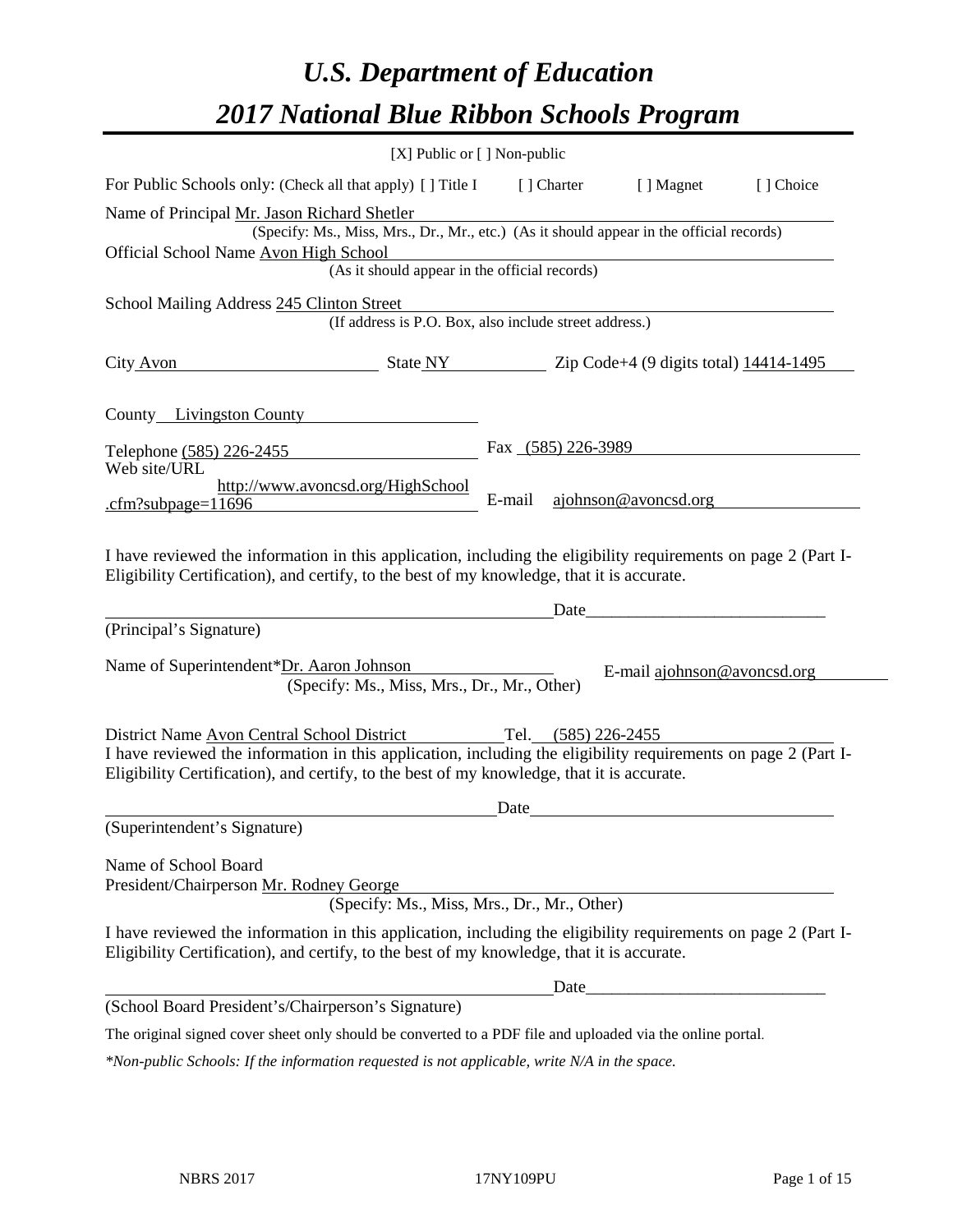# **Part I – Eligibility Certification**

The signatures on the first page of this application (cover page) certify that each of the statements below, concerning the school's eligibility and compliance with U.S. Department of Education and National Blue Ribbon Schools requirements, are true and correct.

- 1. The school configuration includes one or more of grades K-12. (Schools on the same campus with one principal, even a K-12 school, must apply as an entire school.)
- 2. All nominated public schools must meet the state's performance targets in reading (or English language arts) and mathematics and other academic indicators (i.e., attendance rate and graduation rate), for the all students group and all subgroups, including having participation rates of at least 95 percent using the most recent accountability results available for nomination.
- 3. To meet final eligibility, all nominated public schools must be certified by states prior to September 2017 in order to meet all eligibility requirements. Any status appeals must be resolved at least two weeks before the awards ceremony for the school to receive the award.
- 4. If the school includes grades 7 or higher, the school must have foreign language as a part of its curriculum.
- 5. The school has been in existence for five full years, that is, from at least September 2011 and each tested grade must have been part of the school for the past three years.
- 6. The nominated school has not received the National Blue Ribbon Schools award in the past five years: 2012, 2013, 2014, 2015, or 2016.
- 7. The nominated school has no history of testing irregularities, nor have charges of irregularities been brought against the school at the time of nomination. The U.S. Department of Education reserves the right to disqualify a school's application and/or rescind a school's award if irregularities are later discovered and proven by the state.
- 8. The nominated school has not been identified by the state as "persistently dangerous" within the last two years.
- 9. The nominated school or district is not refusing Office of Civil Rights (OCR) access to information necessary to investigate a civil rights complaint or to conduct a district-wide compliance review.
- 10. The OCR has not issued a violation letter of findings to the school district concluding that the nominated school or the district as a whole has violated one or more of the civil rights statutes. A violation letter of findings will not be considered outstanding if OCR has accepted a corrective action plan from the district to remedy the violation.
- 11. The U.S. Department of Justice does not have a pending suit alleging that the nominated school or the school district as a whole has violated one or more of the civil rights statutes or the Constitution's equal protection clause.
- 12. There are no findings of violations of the Individuals with Disabilities Education Act in a U.S. Department of Education monitoring report that apply to the school or school district in question; or if there are such findings, the state or district has corrected, or agreed to correct, the findings.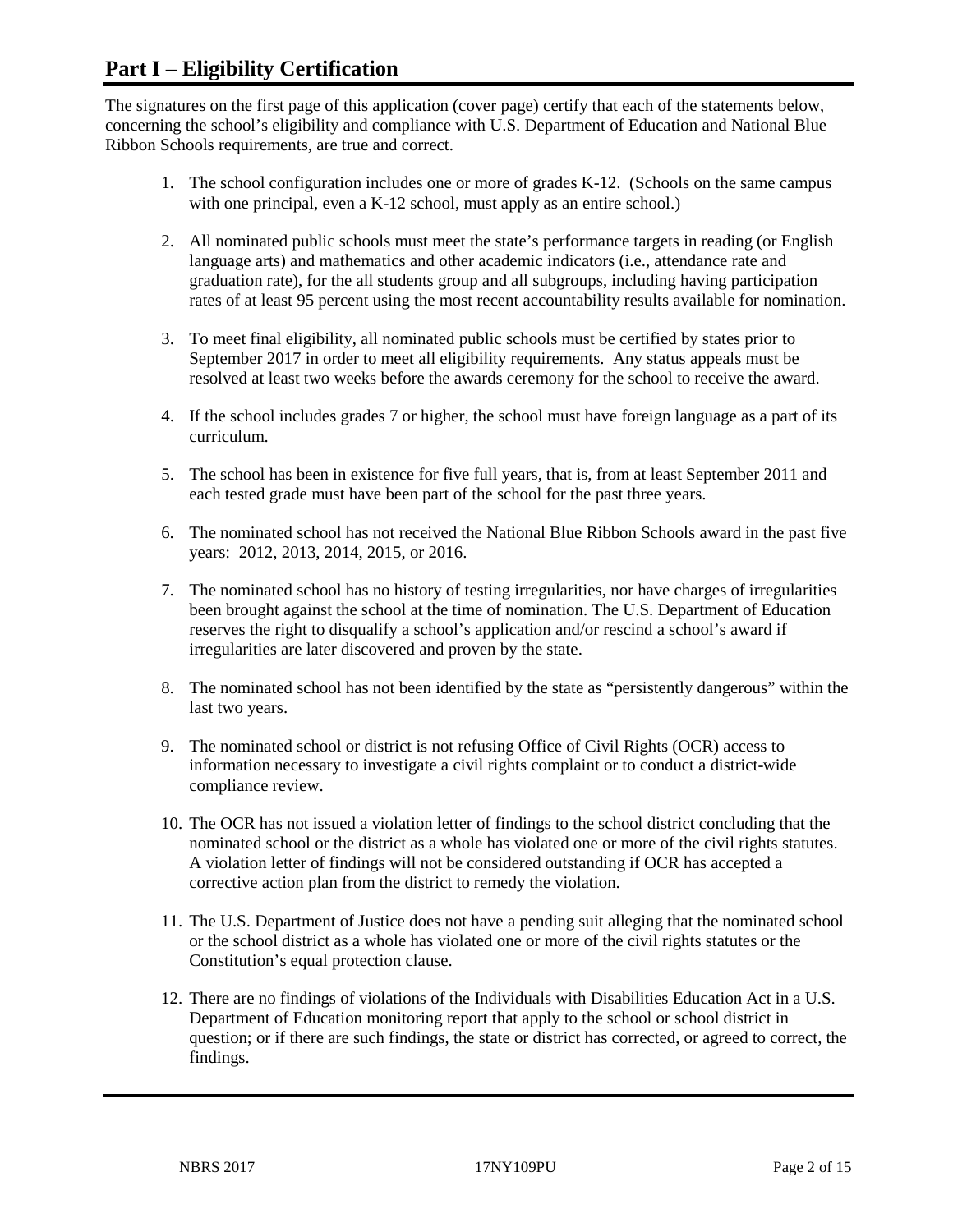# **PART II - DEMOGRAPHIC DATA**

**Data should be provided for the most recent school year (2016-2017) unless otherwise stated.** 

#### **DISTRICT**

1. Number of schools in the district  $1$  Elementary schools (includes K-8) (per district designation): 1 Middle/Junior high schools 1 High schools 0 K-12 schools

3 TOTAL

**SCHOOL** (To be completed by all schools)

2. Category that best describes the area where the school is located:

[] Urban or large central city [ ] Suburban with characteristics typical of an urban area [ ] Suburban [X] Small city or town in a rural area [ ] Rural

3. Number of students as of October 1, 2016 enrolled at each grade level or its equivalent in applying school:

| Grade                           | # of         | # of Females | <b>Grade Total</b> |
|---------------------------------|--------------|--------------|--------------------|
|                                 | <b>Males</b> |              |                    |
| <b>PreK</b>                     | 0            | 0            | 0                  |
| K                               | 0            | 0            | 0                  |
| $\mathbf{1}$                    | 0            | 0            | 0                  |
| $\boldsymbol{2}$                | 0            | 0            | 0                  |
| 3                               | 0            | 0            | 0                  |
| 4                               | 0            | 0            | 0                  |
| 5                               | 0            | 0            | 0                  |
| 6                               | 0            | 0            | 0                  |
| 7                               | 0            | 0            | 0                  |
| 8                               | 44           | 39           | 83                 |
| 9                               | 42           | 59           | 101                |
| 10                              | 34           | 22           | 56                 |
| 11                              | 43           | 43           | 86                 |
| 12 or higher                    | 39           | 33           | 72                 |
| <b>Total</b><br><b>Students</b> | 202          | 196          | 398                |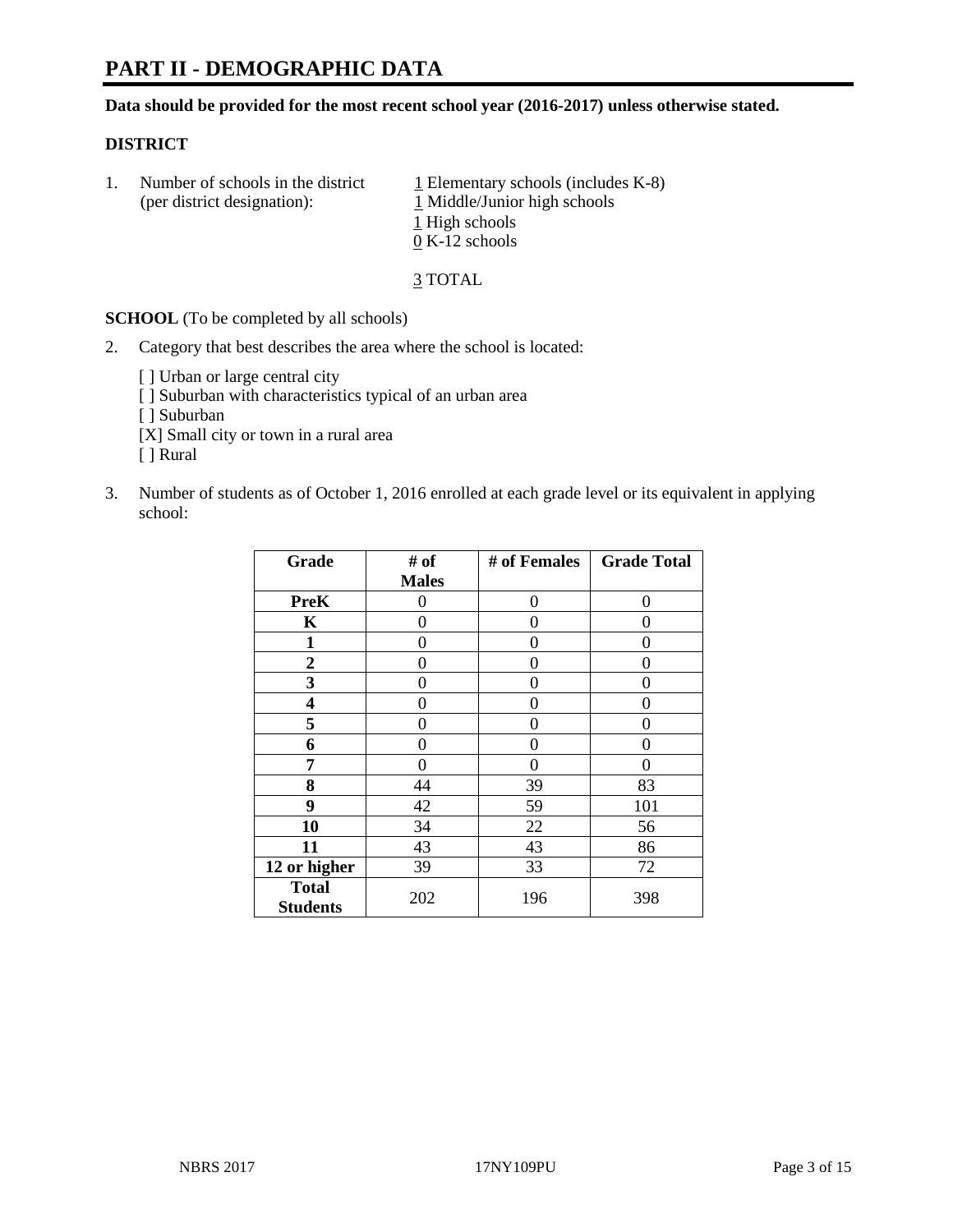4. Racial/ethnic composition of  $\qquad \qquad \underline{0}$  % American Indian or Alaska Native the school: 1 % Asian

 % Black or African American % Hispanic or Latino % Native Hawaiian or Other Pacific Islander 92 % White % Two or more races **100 % Total**

(Only these seven standard categories should be used to report the racial/ethnic composition of your school. The Final Guidance on Maintaining, Collecting, and Reporting Racial and Ethnic Data to the U.S. Department of Education published in the October 19, 2007 *Federal Register* provides definitions for each of the seven categories.)

5. Student turnover, or mobility rate, during the 2015 – 2016 school year: 5%

This rate should be calculated using the grid below. The answer to (6) is the mobility rate.

| <b>Steps For Determining Mobility Rate</b>    | Answer |  |
|-----------------------------------------------|--------|--|
| (1) Number of students who transferred to     |        |  |
| the school after October 1, 2015 until the    | 5      |  |
| end of the 2015-2016 school year              |        |  |
| (2) Number of students who transferred        |        |  |
| from the school after October 1, 2015 until   | 9      |  |
| the end of the 2015-2016 school year          |        |  |
| (3) Total of all transferred students [sum of | 14     |  |
| rows $(1)$ and $(2)$ ]                        |        |  |
| (4) Total number of students in the school as | 298    |  |
| of October 1, 2015                            |        |  |
| $(5)$ Total transferred students in row $(3)$ |        |  |
| divided by total students in row (4)          | 0.047  |  |
| $(6)$ Amount in row $(5)$ multiplied by 100   | 5      |  |

6. English Language Learners (ELL) in the school:  $1\%$ 

2 Total number ELL

Specify each non-English language represented in the school (separate languages by commas): **Spanish** 

- 7. Students eligible for free/reduced-priced meals: 23 % Total number students who qualify:  $71$
- 8. Students receiving special education services: 8 %

25 Total number of students served

Indicate below the number of students with disabilities according to conditions designated in the Individuals with Disabilities Education Act. Do not add additional conditions. It is possible that students may be classified in more than one condition.

| 2 Autism                              | $\underline{0}$ Orthopedic Impairment   |
|---------------------------------------|-----------------------------------------|
| 0 Deafness                            | 9 Other Health Impaired                 |
| 0 Deaf-Blindness                      | 6 Specific Learning Disability          |
| 2 Emotional Disturbance               | 5 Speech or Language Impairment         |
| 0 Hearing Impairment                  | 0 Traumatic Brain Injury                |
| 1 Mental Retardation                  | 0 Visual Impairment Including Blindness |
| $\underline{0}$ Multiple Disabilities | <b>0</b> Developmentally Delayed        |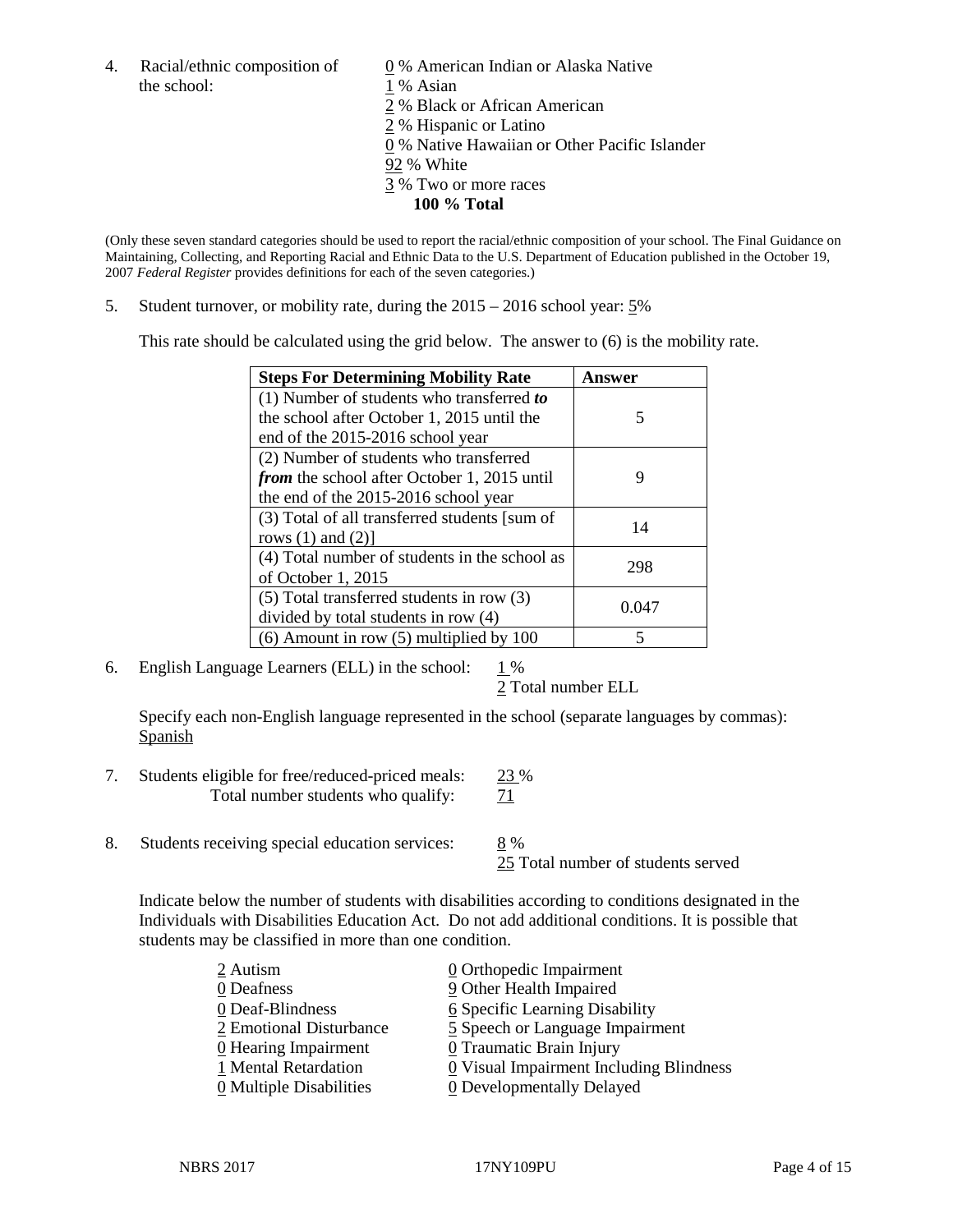- 9. Number of years the principal has been in her/his position at this school: 2
- 10. Use Full-Time Equivalents (FTEs), rounded to nearest whole numeral, to indicate the number of school staff in each of the categories below:

|                                        | <b>Number of Staff</b>   |
|----------------------------------------|--------------------------|
| Administrators                         |                          |
| Classroom teachers including those     |                          |
| teaching high school specialty         | 21                       |
| subjects                               |                          |
| Resource teachers/specialists/coaches  |                          |
| e.g., reading, math, science, special  | 12                       |
| education, enrichment, technology,     |                          |
| art, music, physical education, etc.   |                          |
| Paraprofessionals under the            |                          |
| supervision of a licensed professional | 20                       |
| supporting single, group, or classroom |                          |
| students.                              |                          |
| Student support personnel              |                          |
| e.g., guidance counselors, behavior    |                          |
| interventionists, mental/physical      |                          |
| health service providers,              | $\boldsymbol{\varDelta}$ |
| psychologists, family engagement       |                          |
| liaisons, career/college attainment    |                          |
| coaches, etc.                          |                          |

- 11. Average student-classroom teacher ratio, that is, the number of students in the school divided by the FTE of classroom teachers, e.g.,  $22:1$  141:1
- 12. Show daily student attendance rates. Only high schools need to supply yearly graduation rates.

| <b>Required Information</b> | 2015-2016 | 2014-2015 | 2013-2014 | 2012-2013 |     |
|-----------------------------|-----------|-----------|-----------|-----------|-----|
| Daily student attendance    | 96%       | 94%       | 93%       | 93%       | 94% |
| High school graduation rate | <b>3%</b> | 89%       | 93%       | 94%       | 92% |

#### 13. **For high schools only, that is, schools ending in grade 12 or higher.**

Show percentages to indicate the post-secondary status of students who graduated in Spring 2016.

| <b>Post-Secondary Status</b>                  |                |
|-----------------------------------------------|----------------|
| Graduating class size                         | 83             |
| Enrolled in a 4-year college or university    | 52%            |
| Enrolled in a community college               | 35%            |
| Enrolled in career/technical training program | 0%             |
| Found employment                              | 8%             |
| Joined the military or other public service   | 5%             |
| )ther                                         | $\gamma_{0/2}$ |

14. Indicate whether your school has previously received a National Blue Ribbon Schools award.  $Yes$  No  $X$ 

If yes, select the year in which your school received the award.

15. In a couple of sentences, provide the school's mission or vision statement.

Our mission is to develop lifelong learners and responsible citizens equipped to prosper in the global society.

16. **For public schools only**, if the school is a magnet, charter, or choice school, explain how students are chosen to attend.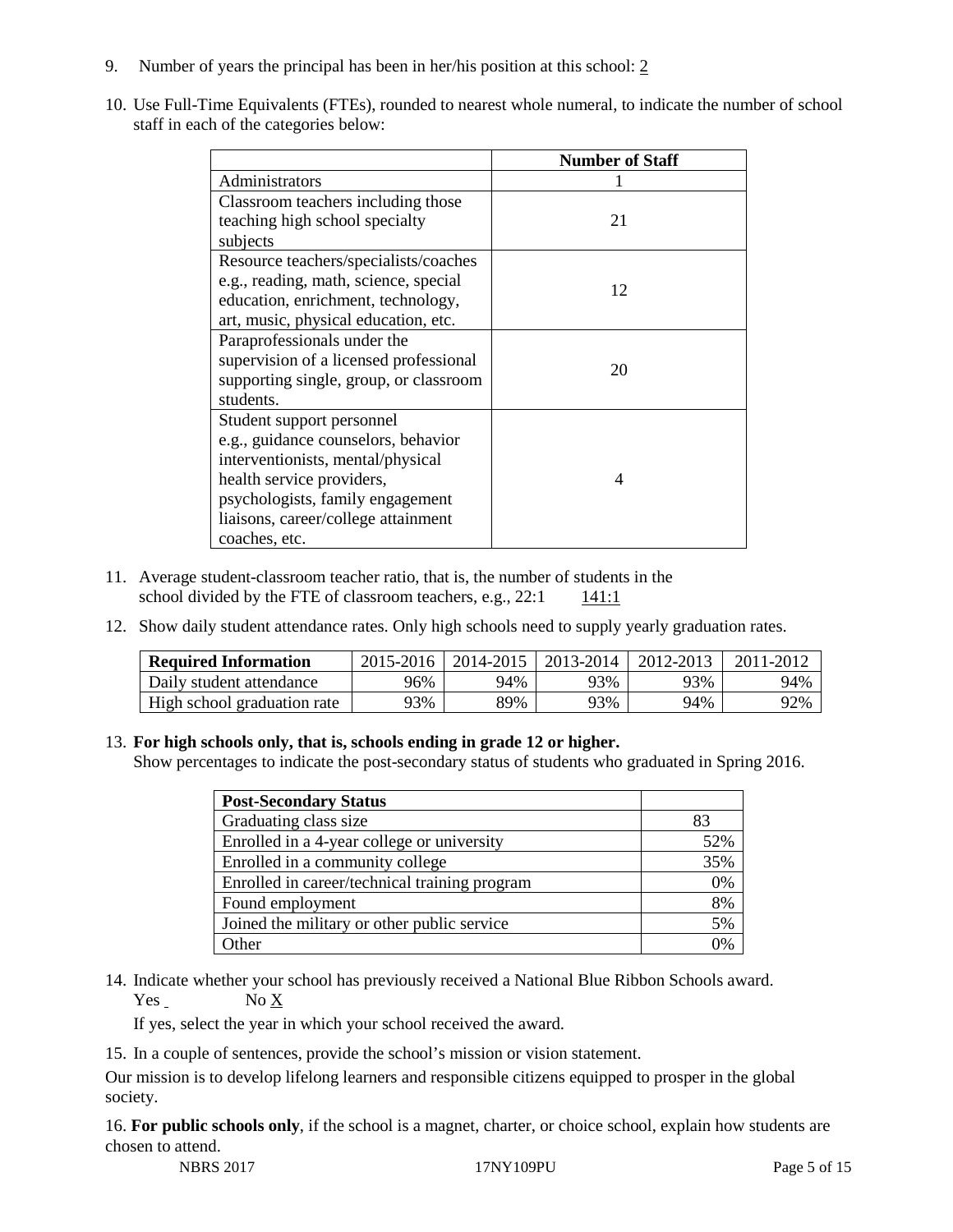# **PART III – SUMMARY**

Avon Central School District is the center of learning for 1,004 students from Kindergarten through grade 12. Located in northern Livingston County, the Avon Central School district combines the benefits of a tight-knit rural community with proximity to the technology and cultural opportunities of Rochester, New York, just 20 miles to the north. Avon lies in the heart of the Genesee Valley, an area of great natural beauty and historical significance. Opportunities for recreation abound - from fishing and boating on the nearby Finger Lakes, to hiking and camping at Letchworth State Park, as well as skiing, golf and equestrian activities. Nearby colleges offer cultural and educational opportunities. Area businesses offer convenient services and light industry provides local employment. At the center of the community is Avon Central School District.

Avon Central School District consists of one K-4 primary school, one middle school (grades 5-8) and one high school (grades 9-12). All three buildings are located on the same expansive complex with athletic complex nestled in the center of campus. Although grades 5 -12 are located under the same roof, the middle school and high school are separated by a large double set of stairs.

This District Vision and Mission continue to guide the district and ensure that all stakeholders have a common purpose. Avon Central School's Mission statement clearly states that the district is committed to Develop life-long learners and responsible citizens equipped to prosper in the global society. Our District Vision holds that we will foster an environment where all students will compete globally through the collaborative efforts of the Board of Education, school personnel, parents, community members and students.

At Avon we support the students in all aspects of their lives. For a small rural school the students have access to a wide range of interscholastic sports to compete in. For example, we are the only school of our size to offer lacrosse and three levels of football. Our participation in interscholastic sports is an impressive 68%. We have also teamed with neighboring districts to provide our students to participate in ice hockey and indoor track.

In addition to sports we value and celebrate the arts at Avon. Our theatre program is recognized around the region for its high quality and production values that rival commercial productions. For over 20 years the community kicks off the holiday season by attending our annual production of Scrooge. We also have a very active choral program including the Bel Canto select group that performs around the area. We have a full band program as well as a jazz band that occasionally treats the students and staff to wonderful music while they dine in the cafeteria.

Academically the students at Avon High school also have a wide range of opportunities despite our relatively small size. We offer sixteen classes that students can take for college credit through Genesee Community College. There are also seven Advanced Placement classes that students can take advantage of.

We recognize the importance of attendance and the parents share our commitment to making sure that students are here and ready to learn each day. Last year we had a daily student attendance rate of 96%. Many of our students are here well before the start of the school day to work with teachers who volunteer to come in before what is contractually required to assist students. After school many classrooms are brimming with students who are working with teachers on homework and solidifying concepts. At a recent department leader meeting we had two students come in and present a plan for establishing a peer tutor program as well.

Another great opportunity for our students is to participate in the Peer Mentoring or "Buddies" program. The "Buddies" program is a great way for younger and older students to connect and work on a variety of soft skills. Each of the peer mentors receives training from our mental health staff on how to build relationships and work on building confidence with younger students. The high school students play strategy based games with their and establish positive connections with students that are sometimes missing positive role models or struggling socially. I have often heard that it is hard to tell who is having a better time between the mentors and buddies.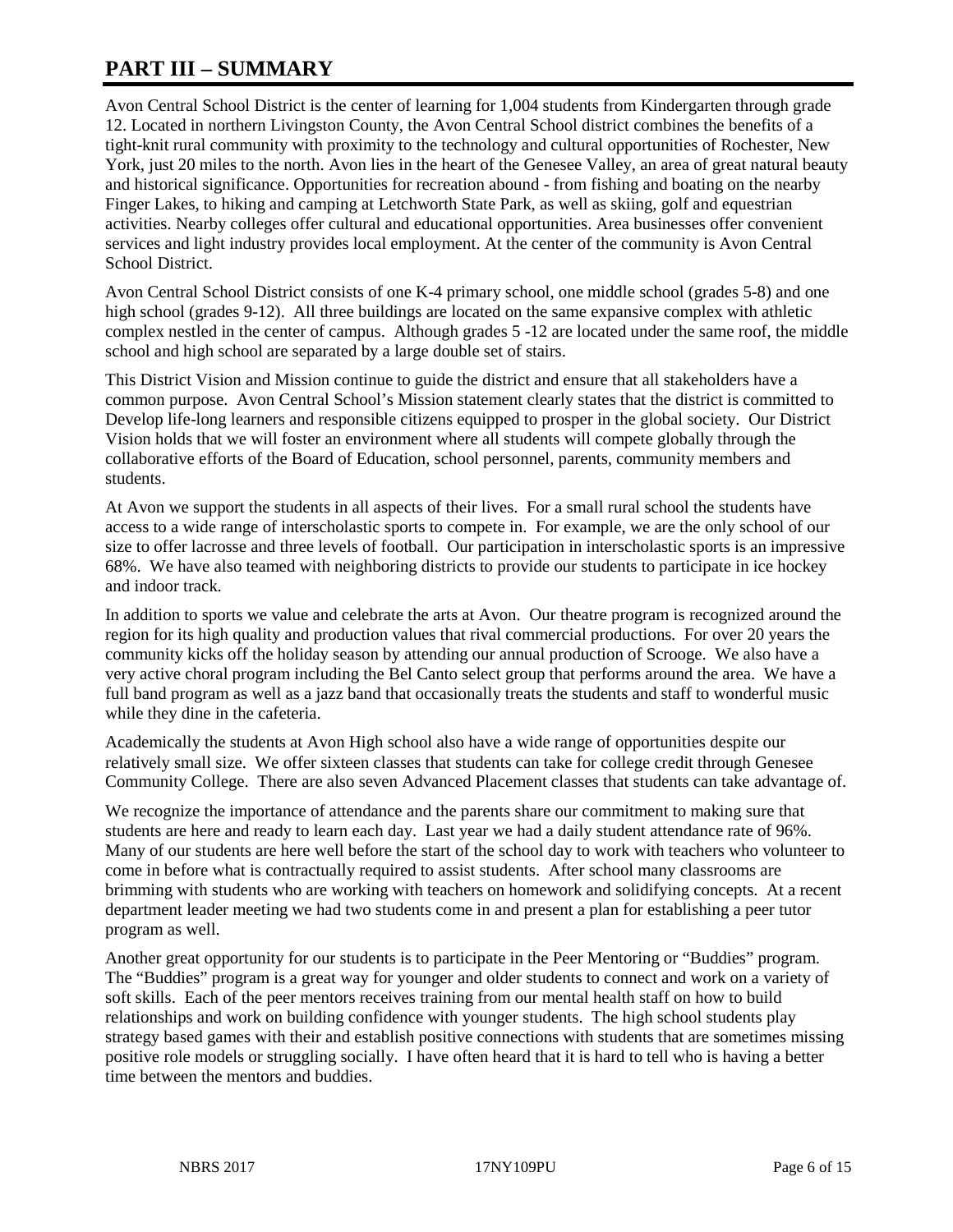# **1. Core Curriculum:**

Avon firmly believes in and applies the principles of Understanding by Design (McTighe and Wiggins) in all of its curriculum development. Simply put, teachers begin by determining the desired results for students after having learned the content, identify the evidence that shows students have learned what is expected, and develop the learning plan of activities and opportunities for students to learn. We believe in teaching students to understand the content to ensure transfer of skills across settings, and the use of regular, repeated and authentic opportunities to practice these skills to ensure maintenance and generalization. The principles of Understanding by Design also include a cycle of continual improvement, including the use of data-driven practices, where teachers regularly analyze student data in order to drive instructional planning. Targeted Professional Development is offered annually around the principles of Understanding by Design, and in smaller focused opportunities throughout the school year.

Avon also firmly believes in providing learning opportunities for our teachers related to instructional practice. In response to the changing needs of our students, we are presently focusing professional development in a number of ways around strategies for engaging students in the learning, including Total Participation Techniques (Himmele and Himmele), understanding Levels of Engagement (Schlechty), and Explicit Instruction (Archer). Additionally, we have begun the work of developing an Instructional Playbook to help focus our initiatives and reinforce the collaborative relationships among teachers and to develop opportunities for peer instructional coaching.

## Reading/English Language Arts:

The mission statement of the Avon Central School District challenges each educator within our district to provide an educational experience that inspires each student to become a life-long learner who will prosper in the global society. In order to fulfill this challenge, our educational program is built upon a solid, wellbalanced literacy foundation. This foundation will develop reading, writing, listening and speaking skills that will enable each student to achieve his/her goals, develop his/her knowledge and potential, and allow each student to participate in global society.

The Avon High School's core English Language Arts program is rooted in the Expeditionary Learning program based on its recommendations by the New York State Education Department, but is supplemented with a variety of ancillary resources and materials to ensure a well-balanced literacy program. Decisions to supplement this curriculum were based on data-driven discussions of student performance on local and state-wide assessments and community-based information from our local business and educational partners. Our English Language Arts program places a significant emphasis on the development of vocabulary and writing skills to develop content knowledge and language skills ensure success in all areas of literacy beyond the High School experience. The program uses both whole-class and small-group instructional frameworks, where small-group opportunities are provided among other students with similar skills and needs. Reading materials are balanced as recommended by the State Education Department, with the percentage of informational text increasing at each grade level. In order to encourage civic learning and engagement for our students, our English Language Arts program utilizes the problems of personal and social development common to our youth in the selection and treatment of text, complete service projects with our community partnerships, visit our local collegiate campuses and libraries, and participate in the United Way Day of Caring.

# Mathematics:

The Avon High School's mathematics program is designed to inspire and challenge the learning community by ensuring students are actively engaged in the learning of mathematics. The Avon High School employs the Eureka Math program as it fully aligns with the content and rigor of the Common Core learning standards. However, like the English Language Arts program, we supplement the Eureka math program with ancillary materials from a variety of sources to ensure a well-balanced mathematics program. The program employs teaching strategies that include multiple procedures/algorithms to solve problems, provides opportunities for students to apply reasoning skills and to think abstractly, and builds on conceptual knowledge. In order to ensure students are engaged in civic learning opportunities and activities that can be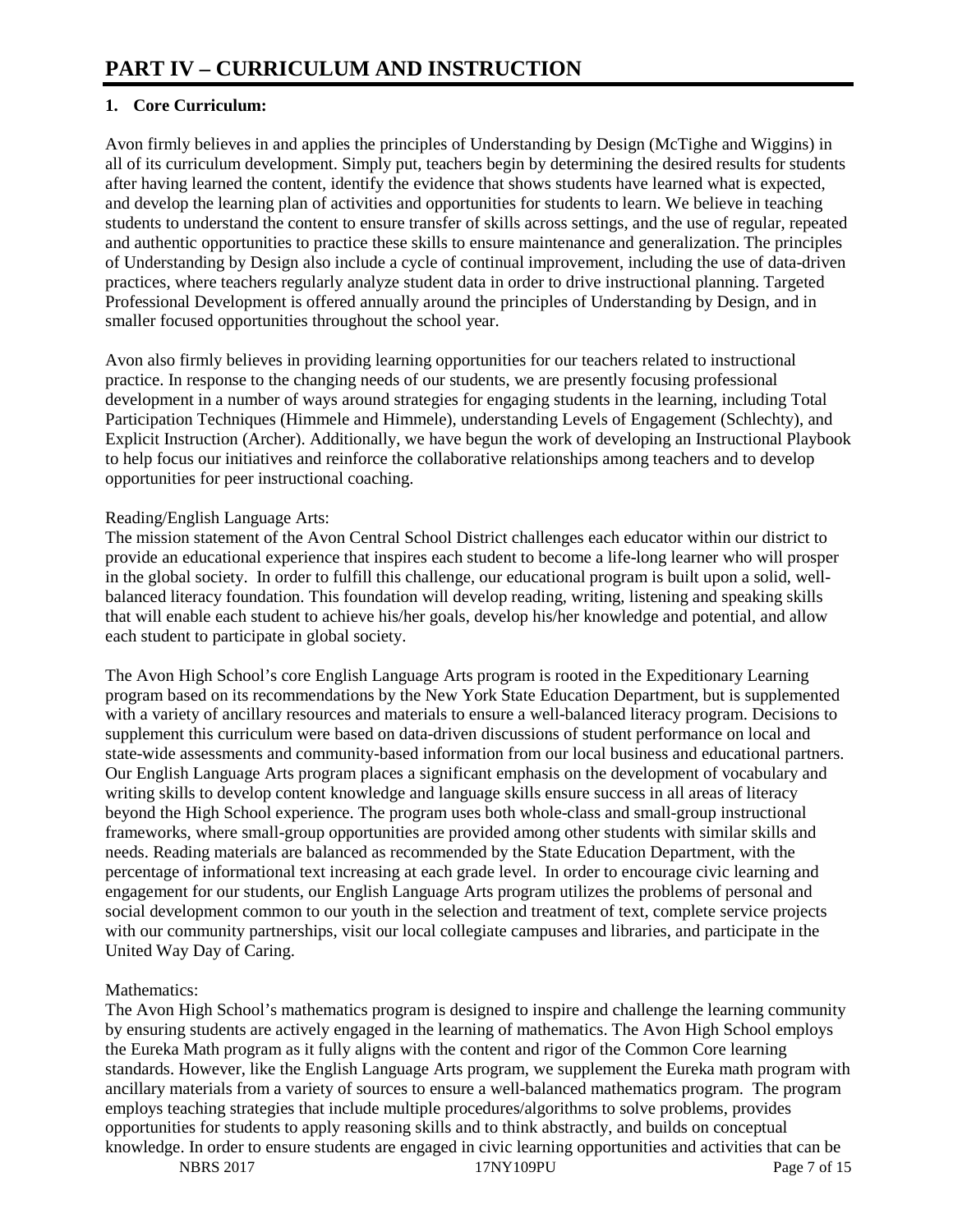applied after the learning experience, the program includes challenging mathematical problems with real-life applications and uses a gradual release of responsibility to ensure guided, collaborative and independent opportunities to practice skills.

#### Science:

The Avon High School's science program follows the learning sequence and activities outlined in the New York State expectations and standards. However, Avon High School teachers design lessons using an inquiry approach, where students have opportunities to explore materials to develop their own questions and later developing the methods and activities to find the answers to their existing questions. The lesson design is focused on students developing the science skills needed to learn the science content, which we believe is critical to ensuring students are able to apply these skills across settings. Activities are designed to be authentic, with opportunities for community-based learning. Recently, the District has completed a large solar array project, regularly completes community-based environmental projects, our students volunteer at our neighboring nursing home, and develop presentations and forums to share learning with the community.

#### Social Studies:

Avon High School's approach to social studies instruction is focused on inquiry-based learning and engagement with a wide variety of text types and sources. The content follows the learning sequence and activities outlined in the New York State expectations and standards. The social studies teachers collaborate with local historians to complete community-based projects and to share learning. Our students organize and participate in local community-based events, including Memorial Day activities, Veteran's Day activities and historical simulations.

#### College and Career Readiness:

Avon High School carefully selects programs and activities for our students based on global and locally defined skills needed for College and Career Readiness, and based on the feedback we receive from our community partners related to student preparedness and needed skills. These activities are embedded into all of our curricular areas and programs to ensure multiple opportunities for skill development and application.

Avon High School offers a remarkable number of courses at the college level for our students, so they have the opportunity to secure a solid foundation of college-level classes in preparation for a post-secondary education. We partner with our neighboring districts to offer cooperative services for our students so they can experience content classes in a work experience setting, which include culinary arts, cosmetology, small animal care, automotive and mechanical technologies, health care, among others. In addition, we have a local Work Experience program for students needing explicit instruction in career-ready skills who are supported in community placements with job coaches.

## **2. Other Curriculum Areas:**

Avon Central School District's commitment to developing "life-long learners and responsible citizens equipped to prosper in the global society" evidences in the wide variety of learning opportunities provided to our learners. The LOTE, Music, Art and Drama activities support the NYS Learning Standards 1-4 in the Arts and LOTE develops both Communication Skills and Cultural Understanding. Avon's Physical Education, Health, and Family and Consumer Sciences teach students the importance of personal health, finding life-long enjoyable physical activities, staying safe and utilizing community resources. Avon's Technology, Occupational Education, K-12 STEAM opportunities, and engineering courses help students develop critical thinking, inquiry and problem-solving skills. Avon students have the opportunity to participate in an average of sixteen courses a year which are offered for college credit at the local Genesee Community College. The breadth and depth of Avon's K-12 "Other Curriculum Areas" supports the Standards for English Language Arts & Literacy in History/Social Studies, Science, and Technical subjects and the belief that "The Standards insist that instruction in reading, writing, speaking, listening, and language be a shared responsibility within the school." Additionally, many authentic experiences are offered through various service and project opportunities.

NBRS 2017 17NY109PU Page 8 of 15 Avon offers a strong K-12 Physical Education program with a defined health focus for all students in Grade 8 and high school. The K-12 students receive physical education every other day. Additionally, staff offers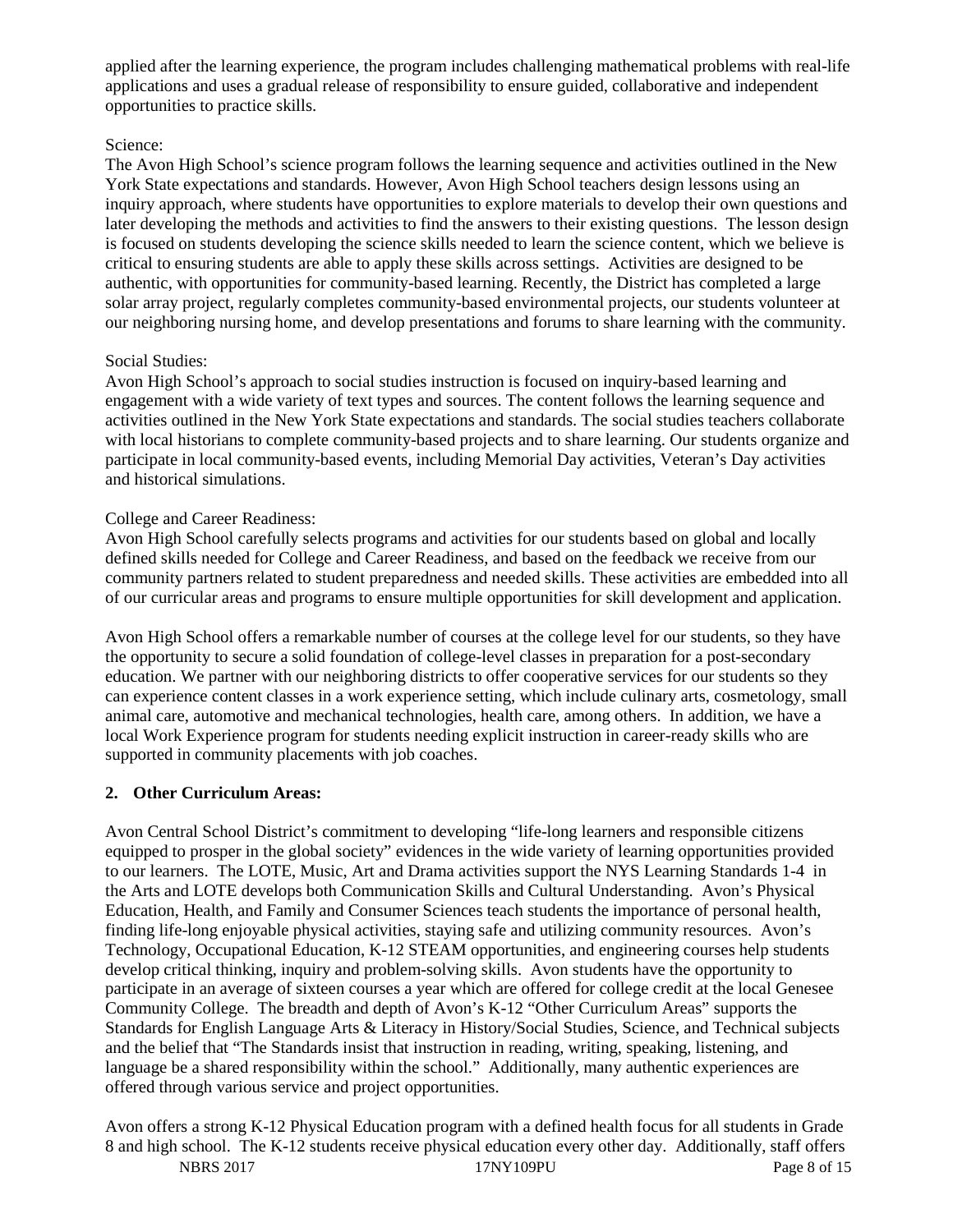Adaptive Physical Education classes where appropriate. In both physical education and health, students learn about social, emotional, and mental well being and how they affect each other. Avon also strives to teach the importance of service and helping others. Each year the physical education department organizes a food drive for the local food pantry. In 2017, the students collected and donated forty-six boxes of food.

Avon's LOTE program begins with an Introduction to Languages in Grade 5 where students are taught Spanish and then taught French for half of the year. Students then select which language to further study in grades 6 - 8. In grades 6 - 8, 100% of our students take French or Spanish. In grades 9 - 12, 50% of our students take either Spanish II, III, IV, V or French II, III, or IV. To help students learn the culture of a language, students are offered the opportunity to take a trip to a foreign country. In 2017 the students are traveling to Costa Rica where they will be immersed in the culture for ten days. To help build authentic cultural experiences, students also engage in pen pal writing activities and use Skype to communicate with students in other countries. Avon Central School District's Interact Club also hosts Rotary Exchange Weekend which is a cultural exchange event for the area foreign exchange students.

Avon is a Project Lead the Way (PLTW) school. In grades 9-12 66% of Avon's students participate in a technology based class. In grades 8 - 12, our middle school and high school offer a variety of technology and introductory engineering courses that range from Computer .5 to Computer 1.0, Introduction to Programming, Drawing and Desk Pad, Principles of Engineering, Engineering Design and Development, Website Design, Digital Electronics and Computer Integrated Manufacturing. Our NYS course "Design, Drawing for Production" is known in PLTW as "Introduction to Engineering and Design." The students in Engineering Design and Development determine a real life problem, problem-solve, design and build a prototype and present their project to a panel of engineers. 7-10% of the seniors typically choose this class. The high school also offers a robust business program where 25% of the students in grades 9-12 develop various skills in Career and Financial Management, Marketing, Business Finance, Business Law, and Personal Money Management. One of the authentic projects our students participate in is the yearly designing and marketing a product to a local business. In the past they have partnered with Kraft and based on the product and marketing design, Kraft now offers a peppermint flavored Cool Whip!

A core link integrated throughout Avon's K-12 instruction includes the Library Media Specialists (LMS). Our LMSs support the learning standards through authentic research whether it's science and coding for younger students using Bloxels or older students engaged in content specific learning. Students learn higher level thinking skills including multi-media research and presentation skills. The LMSs integrate the NYSED Common Core Standards. Our middle school and high school libraries transform into "Coffee House" style venues and host sessions where 100% of the students share poetry they have written or other artistic presentations like singing and dance. The high school hosts "Tales and Tea Leaves" to showcase reading of poetry and short stories. K-12 our libraries offer maker-spaces where students can design and create a variety of STEAM projects including 3-D snowmen, lamps created from recycled materials, crocheted hats for a winter clothing drive, repurposing book covers to create a table, to designing basic code for logic instructions or building guitars complete with design and circuitry. Our high school library also serves over 50% of the high school population offering extra-curricular activities like Page Turners, Library Advisory, Game Club, Gay Straight Alliance and the funding of \$500 for the Kenya Student Scholarship. Avon schools have partnered through the K-12 LMSs where students each contributed to the creation of a peace quilt which will be donated in 2017 to Focus on the Children, a local agency that serves the needs of children in our county.

NBRS 2017 **17NY109PU** Page 9 of 15 The Art program is offered K-12 and in the high school offers a diverse art study program whether it's for personal enjoyment or to help define a career path. The arts support the district's initiatives. High School courses include: Studio in Computer Graphics I, Studio Art, Advanced Studio Art, Printmaking, Advanced Printmaking, Ceramics, Advanced Ceramics, Drawing, Advanced Drawing, Painting, Advanced Painting, and Photography. Each year about 28% of the student body in Grades 9-12 choose to take an art course. The Art department works with other school departments and offers students the opportunity to create art for community art shows and sells products like stamped cards in order to raise money for charities such as Avon's Community Cares. The art students also partner with our BOCES metal trade students for project work. Students have attended local art galleries and photography museums and exhibits. The art department also supports real life business experiences with designing, marketing, producing, and selling a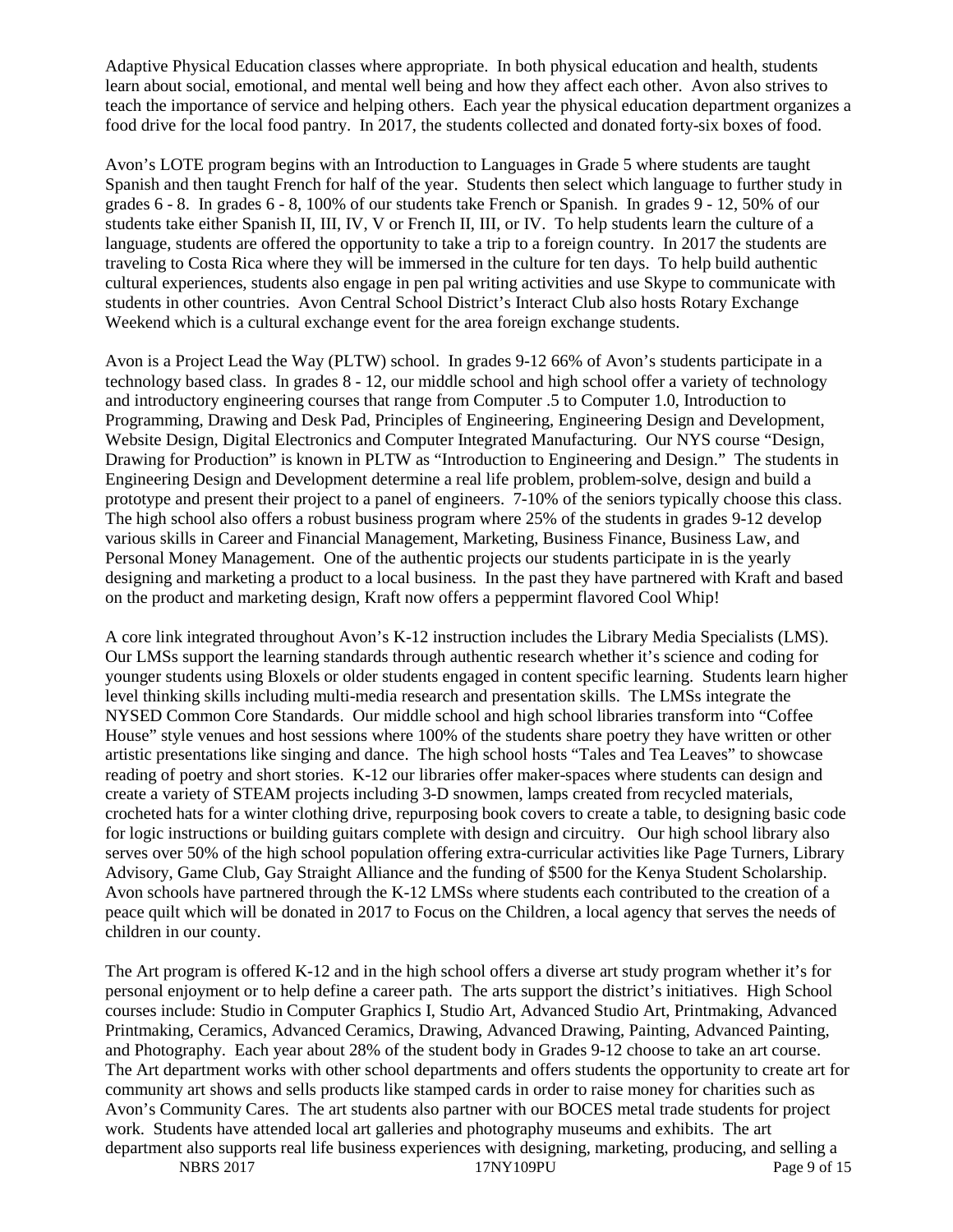school yearbook. Avon also participates in the Global Art Exchange and yearly donates over 55 pieces of art.

Our K-12 music department offers a strong general education music curriculum as well as vocal and instrumental programs which includes Music Theory, Chorus, Band, Jazz Band, and Bel Canto. On average 24% of our high school students participate in the high school specialized music offerings. Our students and staff share their talents in live performances during various school assemblies, Superintendent's Conference Days and county and regional competitions. Our music department also works closely with our school drama club and students are offered outstanding opportunities to participate in school theatre which allows a wide variety of involvement from stagehands, visual artists, set designers, actors and actresses, to wardrobe, hair and makeup artists. Students use a variety of talents like dancing, singing, playing musical instruments, and designing sets. An average play involves at least fifty students and many parents and community members for cast and pit support. Avon typically offers three plays a year.

Avon Central School District's commitment to developing "life-long learners and responsible citizens equipped to prosper in the global society" evidences through the students' "other curriculum area" choices and opportunities.

#### **3. Instructional Methods, Interventions, and Assessments:**

The Avon High School continues to refine instructional methods, interventions and assessments based on the ever-changing needs of our students and in response to guidance as set forth by State and Federal agencies. Differentiation of instruction is a critical component of our school-wide program as we recognize the need to meet the learning needs of each individual student. The goal of differentiated instruction is to maximize the capacity of teachers to design and deliver instruction based on the diverse range of learners. Teachers differentiate instruction through content, process, product, affect, and learning environment to provide opportunities for a productive struggle for all students.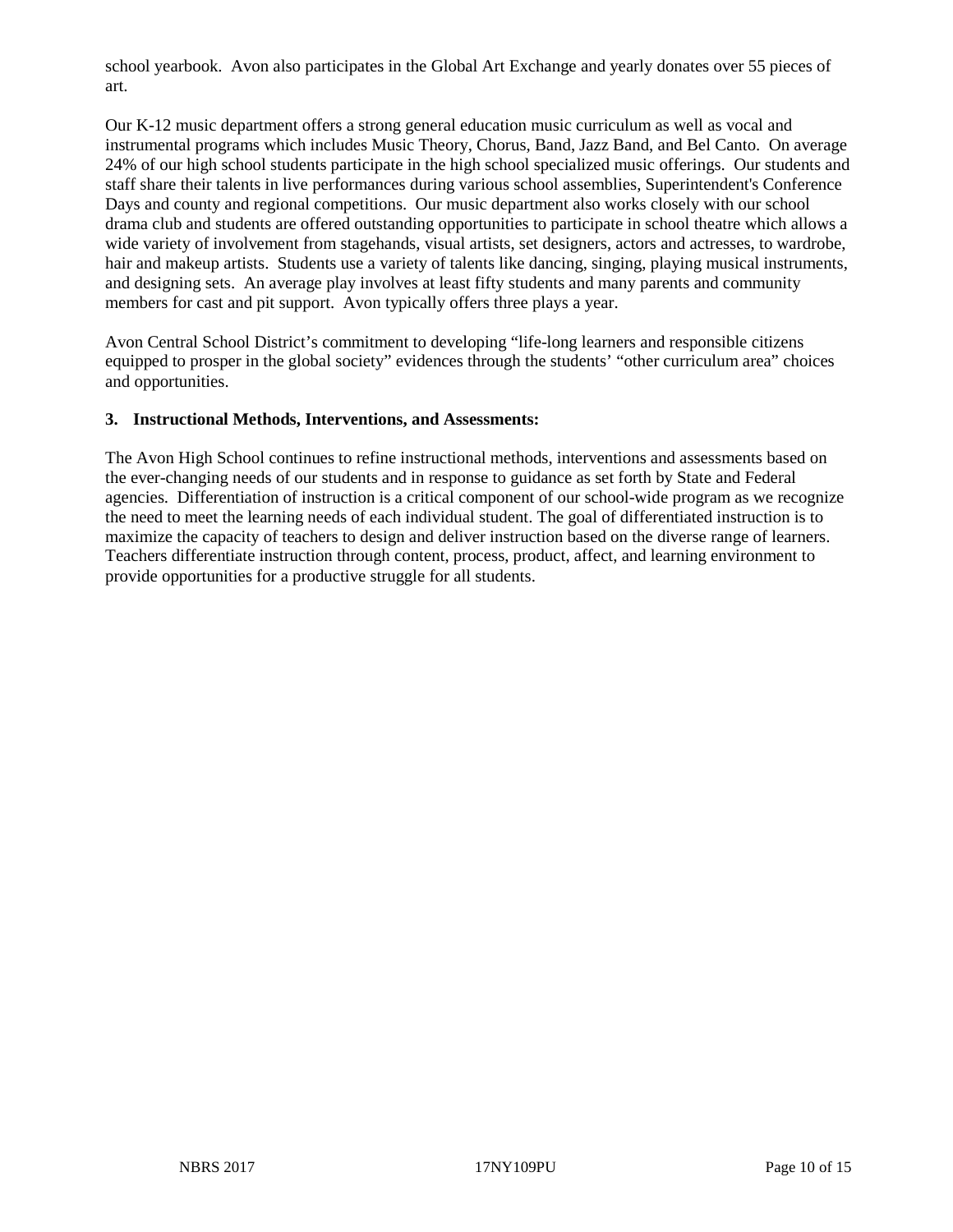practice through programs such as IXL, illustrative mathematics, Kahoot, etc.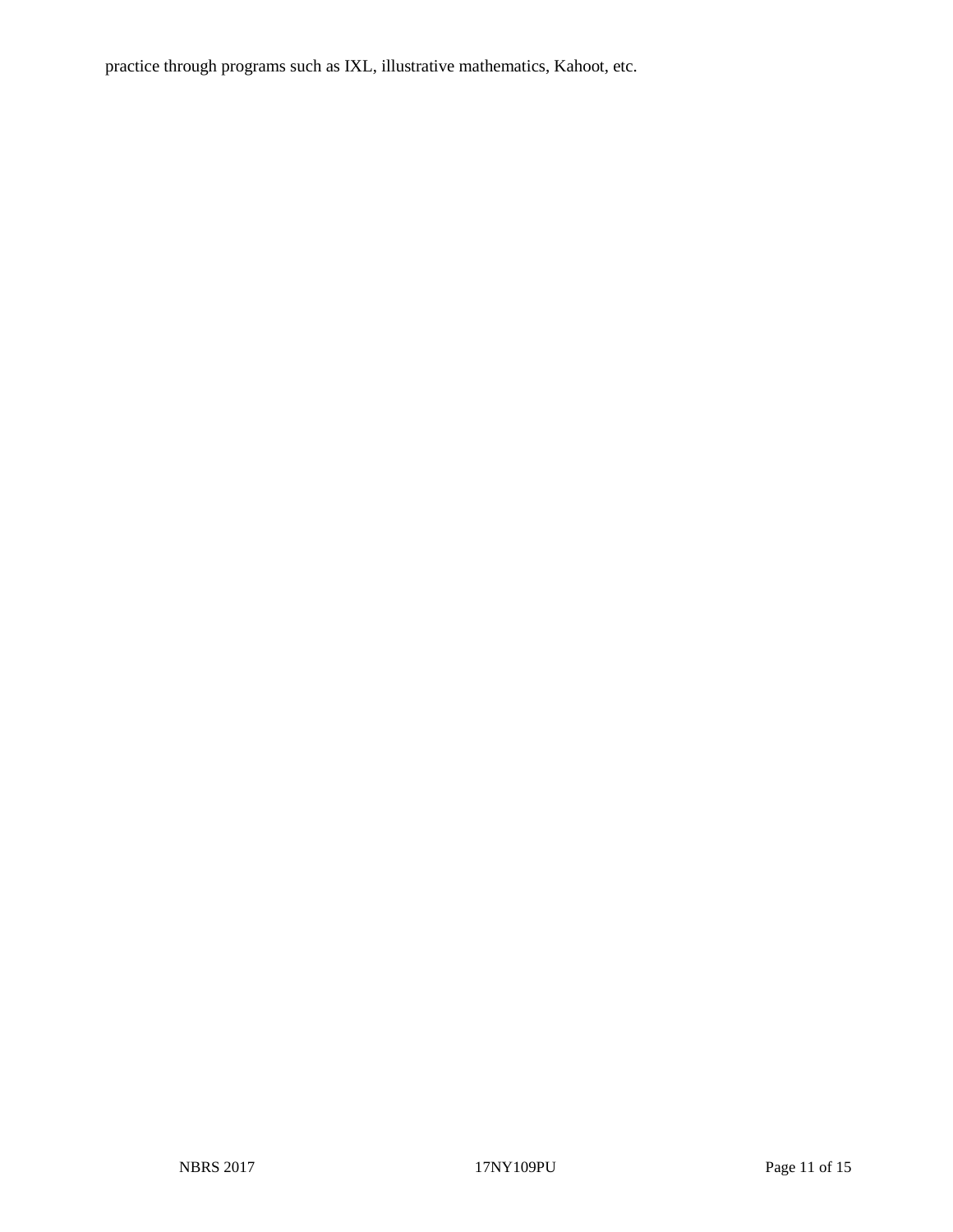## **1. School Climate/Culture:**

Avon High School is always looking for ways to meet the individual needs of each of our students. One belief that we collectively hold is that every student should be connected to the school in at least one meaningful way. I will work closely with the faculty and staff to encourage every student to be involved in at least one extracurricular activity. We have found that students who participate in the arts, instructional clubs, and athletic teams tend to have higher grade-point averages, lower dropout rates, better attendance, fewer discipline problems, and a more positive view of their education. Part of our counselor meeting agenda involves cross referencing the names of each student with the list of students involved with band, chorus, after school clubs, academic competition clubs, intramurals, and each of our interscholastic athletic teams. Individual students that do not show up on any of the lists are brought in to collectively determine potential areas of interest.

At Avon we have taken active steps to celebrate the successes of our students. At the conclusion of each marking period the names of all students who achieved high honor roll, honor roll, and merit distinction are read aloud throughout the school as teachers in their homeroom pass out their certificates. Each time our student athletes participate in a state competition the whole school lines the hall and applauds the students as they walk out to their bus. We have also developed an academic varsity letter to show that we value academic achievement as much as we value athletics. Each of the aforementioned items are some examples of how we have created an environment that supports the academic, social, and emotional growth.

At Avon High School, we truly value our teachers that work closely with our most precious resource each day. Avon High has established an environment where teacher expertise is highly valued. Our department leaders meet monthly to discuss important issues and develop their professional arsenals of strategies and supports. Teacher leaders then turn-key train and inform the other teachers directly and each department takes collective ownership of new learning. At faculty meetings teachers also take ownership of their own learning by participating in professional circles to discuss new research based strategies and findings. We also tap the expertise of our teachers by having them present at superintendent conference days. At one such day earlier this year the teachers planned and taught a series of workshops related to building relationships and restorative justice. We also honored the teacher's ability to choose which teacher facilitated workshops they wanted to attend.

## **2. Engaging Families and Community:**

One of the great things about Avon Central has to do with the partnership and integration of families and the community. Avon Central School is truly the center of the community in many ways. On any given night the parking lots are filled with cars and the stands are packed with fans of all ages to watch our highly successful sports teams compete. The same is true when the drama club, chorus, and band are performing in the auditorium.

Family members of our students are highly involved and active at Avon High School. Each month our School Improvement Team (SIT) meets to discuss any issues that are impacting the school and discuss how to continuously strengthen programs and school culture. Parents each year are full members of the team and provide valuable insight and community perspective. When we consider significant changes we always involve the families of our students. For example, when we looked at potentially weighting grades we convened a committee of parents, teachers, and students to examine the research and discuss the pros and cons of weighting. At sporting events and drama productions you will always see family members that volunteer to take tickets, sell refreshments, and usher in patrons.

Avon High School students are also very much engaged with the community. Each year our National Honor Society students participate in the United Way Day of Caring. Our students spend a full day working on projects that are identified by local leaders in the community. Some of the projects include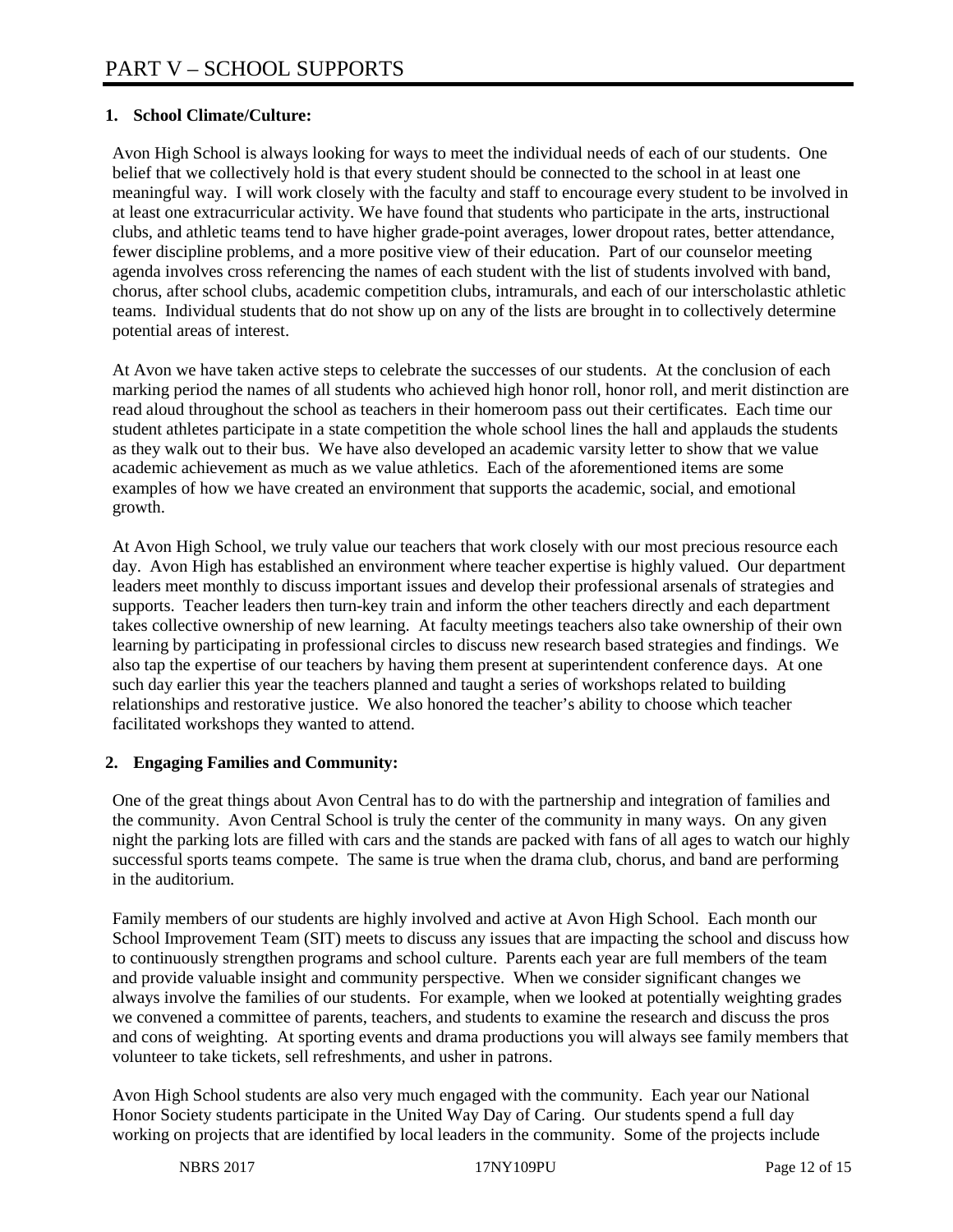mulching beds at the town park, painting fences at the community baseball fields, and pulling weeds at the local nursing home and school. On Memorial Day our school band always marches in the parade and performs in the center of town at the War Memorial.

We also work very closely with local law enforcement agencies. Each year the police dogs receive valuable real world training by sweeping our building. We also involve our school resource officer in coordinating with law enforcement and the fire department during emergency drills at the school.

Avon High School also works closely with two local companies, Barilla pasta and Kraft foods. Each year our marketing class creates real products and advertising campaigns to pitch to Kraft executives. The Kraft panel provides the students with valuable feedback about their presentations. Barilla pasta also sponsors tours and discusses with the students how a food production facility operates and also discusses potential career paths.

#### **3. Professional Development:**

Professional development in Avon Central School District is integral to the teaching process and directly supports the mission of the district and our overarching slogan, "Learning for a Lifetime." The Avon Central School Professional Development Committee is the District-Wide Shared Decision Making Team (SDM) comprised of multidisciplinary school staff, representatives of building teams, and parents who work together to review and recommend a plan for appropriate professional development experiences and opportunities that support the district goals identified in The District Long Range Strategic Plan.

Our Professional Development Plan is designed to provide quality opportunities for all district professionals to participate in staff development opportunities that support professional growth and appeal to their professional interests while also improving student achievement through increasing instructional capacity.

Avon Central has identified four strands to be the focus for all professional learning experiences. These strands are aligned with the domains identified in Charlotte Danielson's work and are the foundation of the ACSD professional growth plan. The following four strands have been identified: Planning and Preparation, The Classroom/School Environment, Instruction, and Professional Responsibilities.

Staff members are encouraged to participate in professional development opportunities that support their professional growth plans and appeal to their professional interests. Our district works in a collaborative way to provide a variety of learning experiences and opportunities with the identified strands and domains designed to improve student achievement. We have articulated specific learning experiences and opportunities at the district, building, and individual level. Some of the district opportunities include, credit –bearing courses, superintendent conference days, curriculum planning and development, and mentoring. Grade level, department, and faculty meetings and professional learning groups (study groups, collegial circles, guided reflection) represent building level opportunities. Lastly, reading professional literature, publishing in educational journals, serving as an instructional coach, and action research projects are all examples of Individual opportunities.

Avon Central School District believes that the educational profession of teaching is a continual developmental process. Therefore, the district aims to provide a program where new staff/interns can receive professional support from their more experienced peers. In order to help prepare and retain quality staff, the Avon Central School District has established a comprehensive mentoring program. Some of the goals include: Acquainting teachers with district building policies and procedures, providing support in a non-judgmental environment, encouraging professional practice aligned with professional standards for teaching and learning, promoting the use of a continuous cycle of standards-based planning, teaching, assessment, reflection, and re-teaching.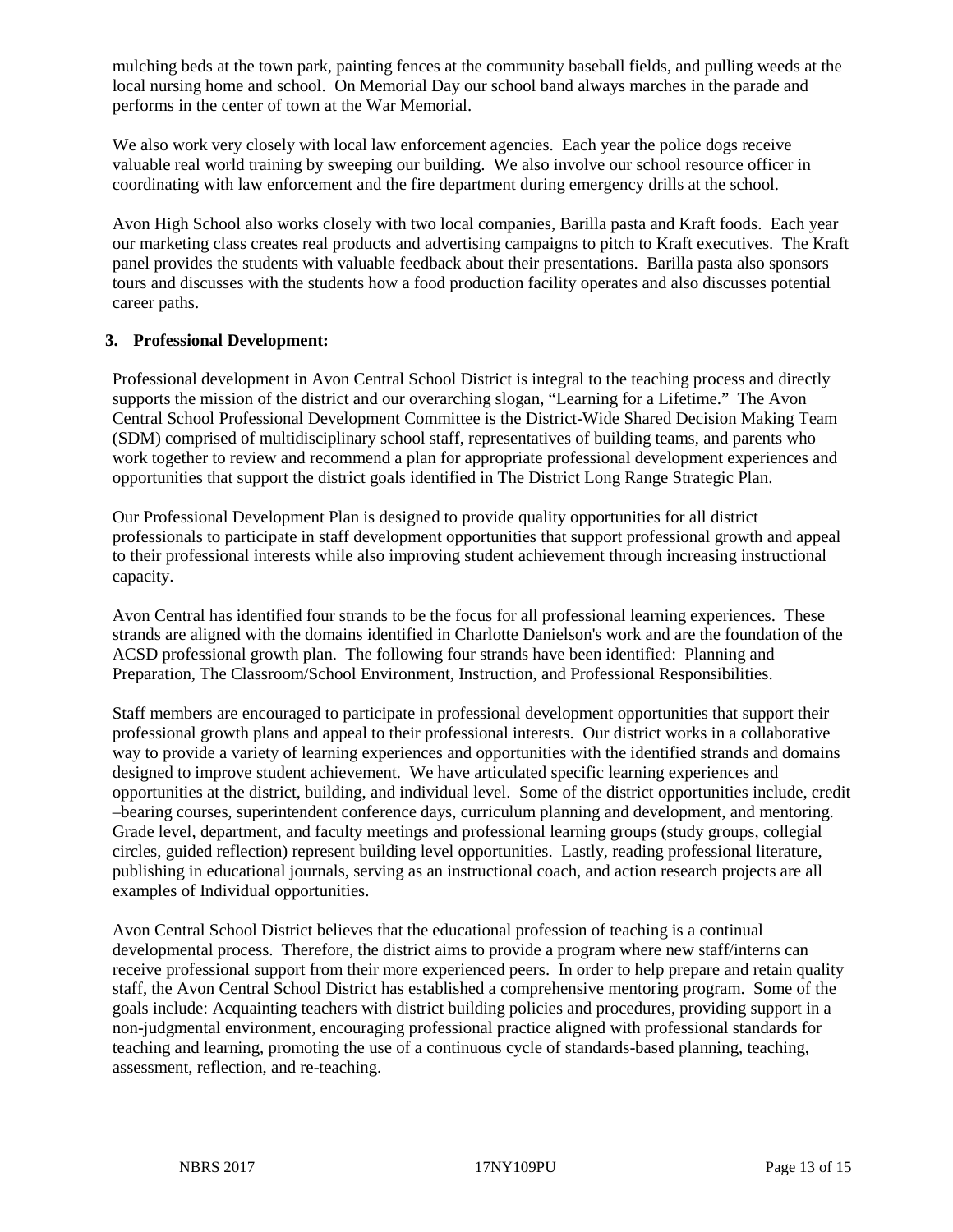#### **4. School Leadership:**

As is the case in many smaller sized districts, the building principal at Avon High School wears many different hats. The Principal is responsible for being an instructional leader, a person who maintains order and safety, someone that promotes the district strategic plan, and someone who continually plans for the short and long term future of the school.